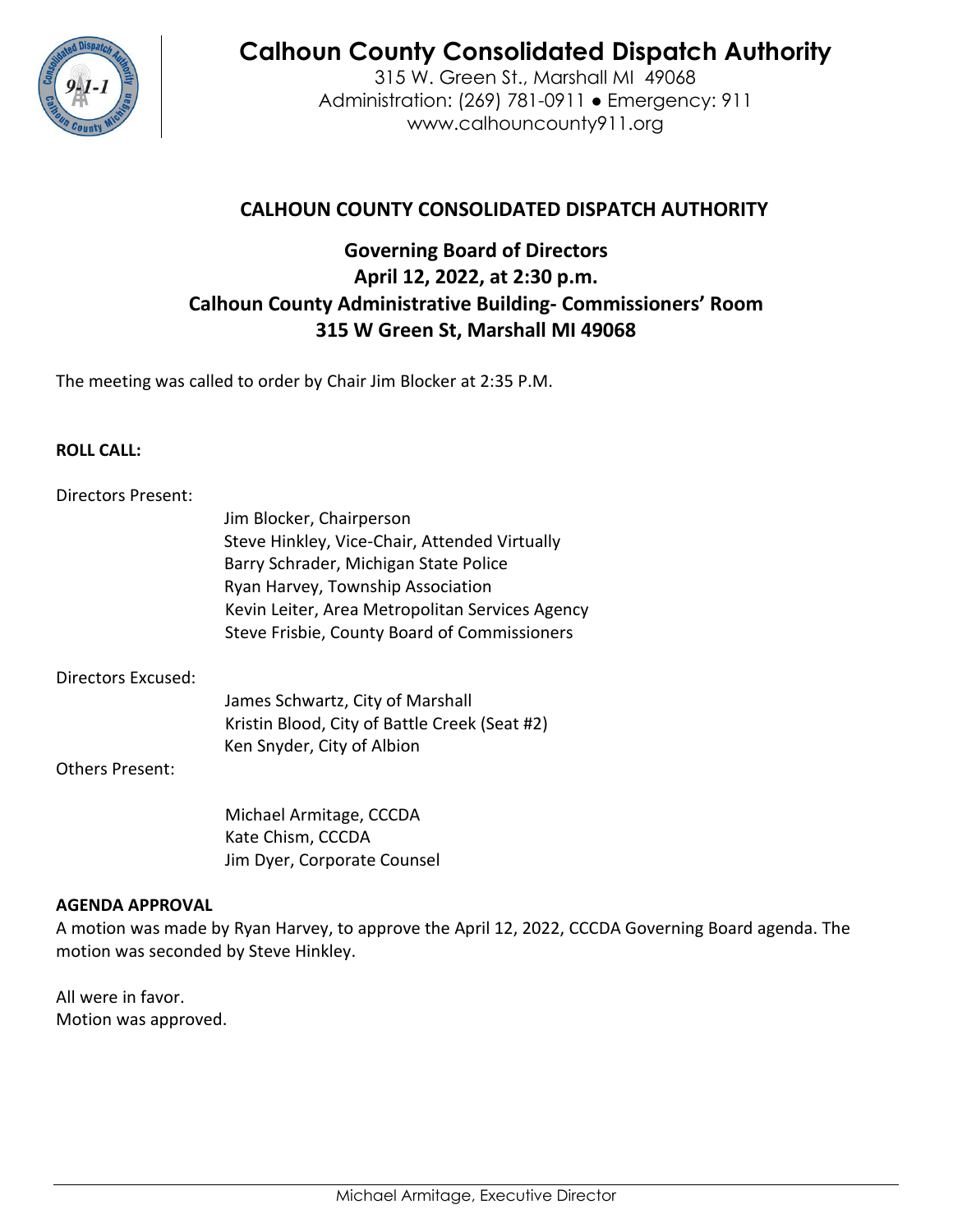#### **MEETING MINUTES**

A motion was made by Ryan Harvey to accept the March 8, 2022, CCCDA Governing Board minutes. The motion was seconded by Steve Hinkley.

All were in favor. Motion was approved.

## **CLOSED SESSION**

Consider a written opinion of counsel, as permitted under MCL 15.268 (1)(h) (Open Meetings Act).

A motion was made by Steve Frisbie to enter into closed session. The motion was seconded by Steve Hinkley. A roll call vote was taken.

Jim Blocker, yes; Steve Hinkley, yes; Steve Frisbie, yes; Barry Schrader, yes; Kevin Leiter, yes; Ryan Harvey, yes. All were in favor. The motion passed.

The meeting entered into closed session at 2:38 PM.

The meeting reentered into open session at 3:09 PM.

A motion was made by Steve Hinkley to authorize corporate counsel to pursue employment separation terms, with assistance of the Executive Director, and to report back to the Governing Board at the next meeting.

## **CONSENT AGENDA**

The following items were listed on the Board's consent agenda:

- 1. Excuse Absent Board Members
- 2. Check Register and Travel Reimbursement
- 3. Year-to-Date Budget Performance Reports
- 4. 2022 Year-to-Date Statistics
- 5. Quality Assurance Reports
- 6. General Correspondence.

A motion was made by Barry Schrader to approve the April 12, 2022, Consent Agenda. The motion was seconded by Kevin Leiter.

All were in favor. Motion was approved.

#### **EXECUTIVE DIRECTOR'S REPORT**

- **1.** MPSCS- March 23 storm testing was done and failures were found. On April 6, they were on site again and corrections were made and it is functioning properly now.
- **2.** RAVE- Deployment of IPAWS has been made and it has been implemented, it is live currently.
- **3.** SiriusXM- April 22, SiriusXM and RapidSOS will be on site to place test calls with the help of ten volunteers. Volunteers are still needed.
- **4.** Hiring- Applications are currently being accepted for both full and part time positions. We have implemented the use of CritiCall, which is helping to speed up the testing portion of the hiring process.
- **5.** National Telecommunicator Week- The awards ceremony will be held tomorrow. Everyone is welcome to attend. A link will be sent out for anyone who wishes to attend virtually.
- **6.** LEIN Violation- There was a LEIN violation in February by an employee. It was self-reported to the prosecutor's office and charges were declined.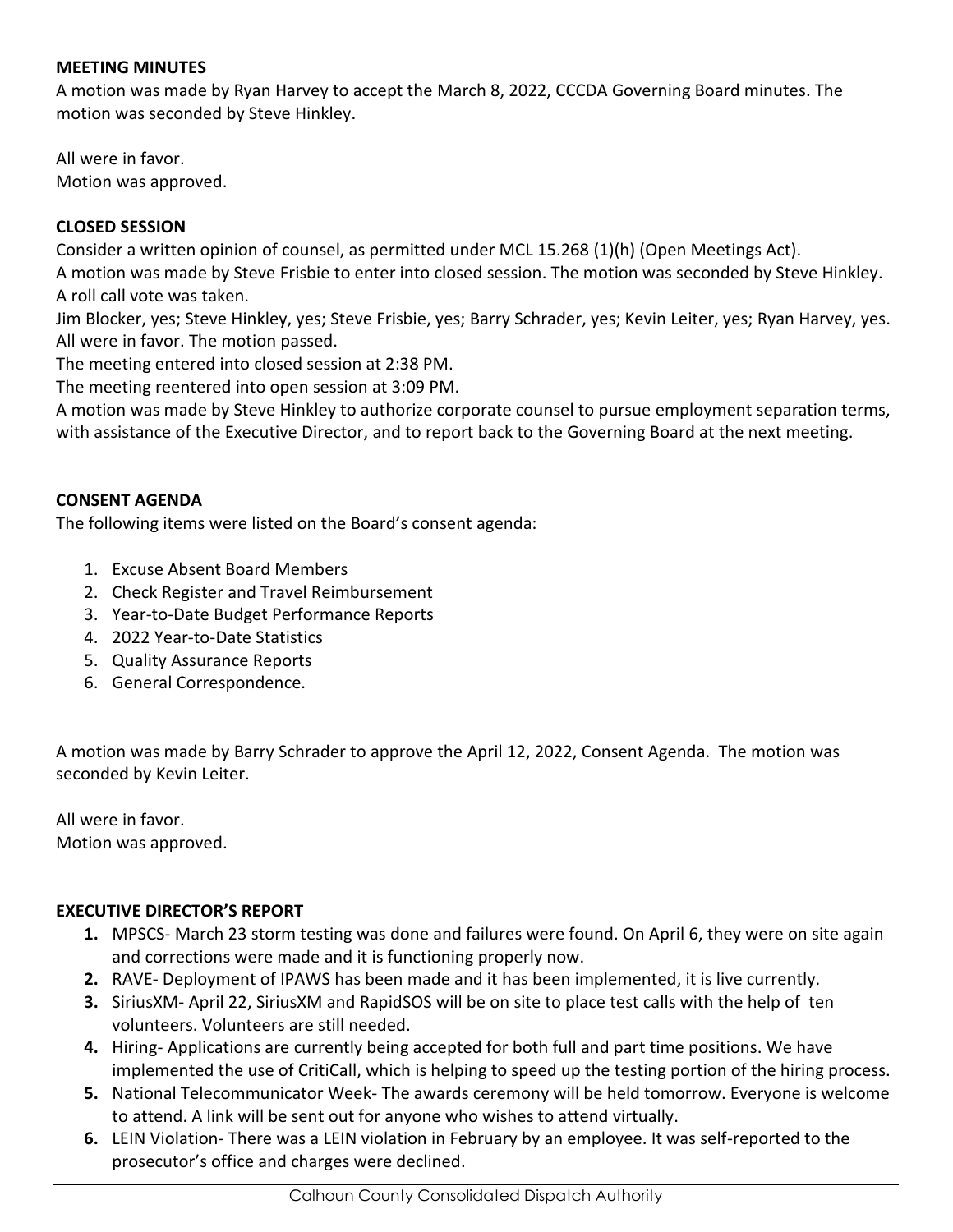#### **OLD BUSINESS**

- 1. MERS- The City of Battle Creek is being reviewed by their legal team. Once that has been done, it will go out to the rest of the members for review.
- 2. Meeting Attendance- Previously, all members were marked as excused if absent. There is no record of non-excused vs excused absences.

#### **NEW BUSINESS**

1. Office Suite Build Out- In the strategic plan, an item of difficulty identified was the administration team is physically separated. Office space has been identified on the third floor which can be utilized to bring all members together. The current second floor space would be repurposed for training and meeting space. The total costs have not been finalized but have been estimated as up to \$90,000.

A motion was made by Steve Frisbie to approve to authorize the chair to sign an amendment to the county lease agreement (expiring in 2029) for up to 400 additional square feet of space. Authorize up to \$90,000 for build-out and furnishings, to be paid over the remaining eight years of the lease. Authorize the Executive Director to purchase a SmartBoard (\$5,000) and security upgrades (\$10,500). The motion as seconded by Kevin Leiter.

All were in favor.

The motion passed.

2. Purchase of Activity View- This program gives a visual indication in real time of ring times. This will be visible to anyone in the room.

A motion was made by Ryan Harvey to approve the purchase of Activity View. The motion was seconded by Steve Hinkley.

All were in favor.

The motion passed.

3. Out of State Travel Request (perfect attendance incentive)- This is the same request as it as been for the previous years. This is for training/conferences earned by employees who have earned perfect attendance. There is some build up from last year due to COVID restrictions on travel.

A motion was made by Ryan Harvey to approve out of state travel for employees. The motion as seconded by Kevin Leiter.

All were in favor.

The motion passed.

4. Resolution 2022-003- Budget Amendment-

A motion was made by Steve Frisbie to approve resolution 2022-003. The motion was seconded by Barry Schrader.

All were in favor.

The motion was passed.

5. Point to Point Radio- Two radios are in need of replacement due to failure.

A motion was made by Steve Hinkley to approve the purchase radio equipment from Roe-Comm in the amount of \$6,772.00. The motion was seconded by Ryan Harvey.

All were in favor.

The motion passed.

6. Approve audit engagement letter with Gabridge & Co.- This is a housekeeping item. A signature is needed to move forward.

A motion was made by Steve Frisbie to approve the signing of the engagement letter with Gabridge & Co for the future audit. The motion was seconded by Barry Schrader.

All were in favor.

The motion passed.